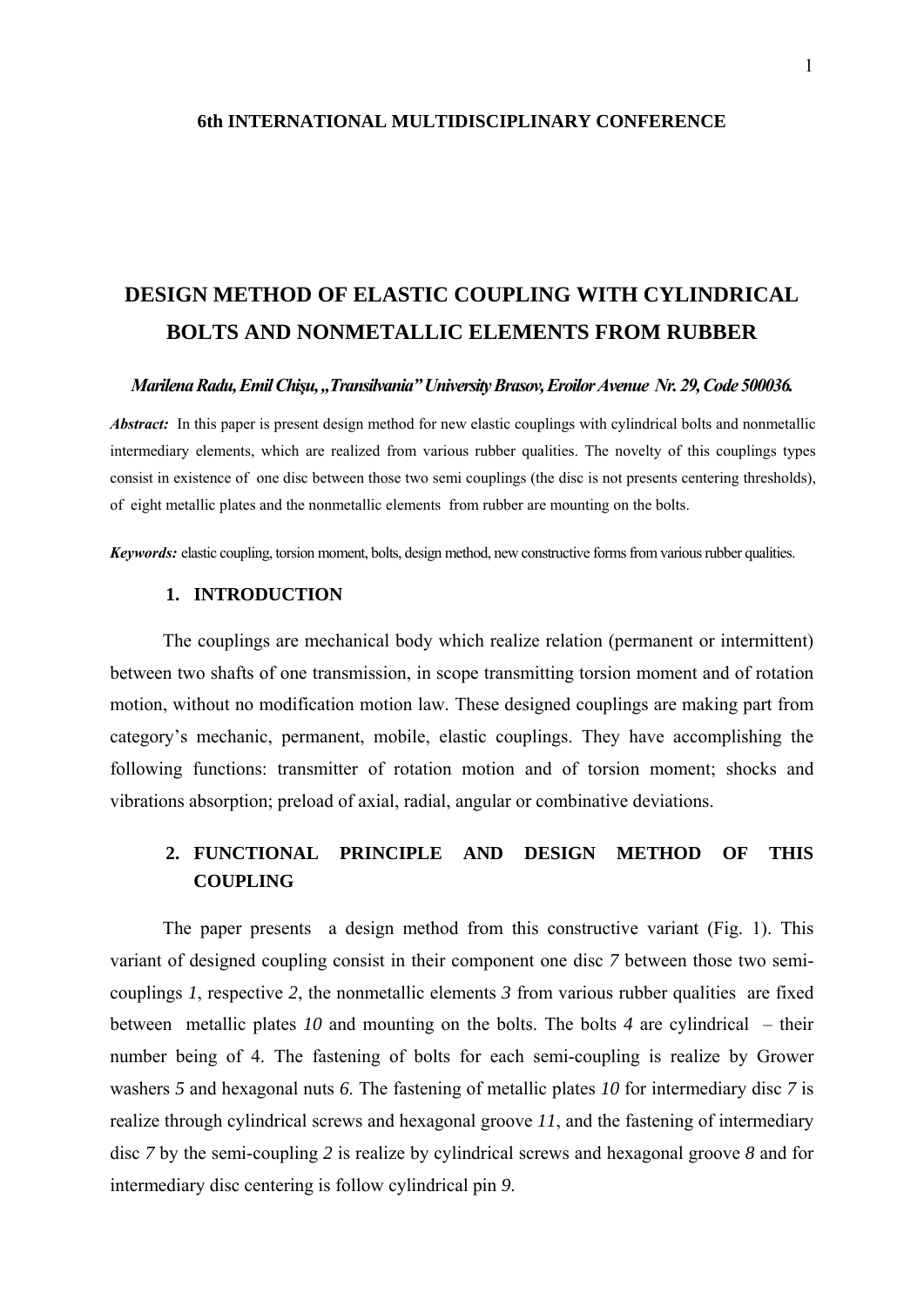At the this constructive variant of coupling, the torsion moment is transmit from the driver semi-coupling *1* on the nonmetallic elements *3*, by diverse forms, through all four cylindrical bolts *4*, fixated rigid for semi-coupling *1*, and through intermediary disc *7* by driven semi-coupling *2*. For this constructive variant of coupling it is propose a design method, this method being presents in the Table 1.





**Fig. 1.** *First constructive variant of elastic coupling (a), and (b) section C-C and view D.*

|  |  | Table 1. The design method of elastic couplings with bolts and nonmetallic intermediary elements. |
|--|--|---------------------------------------------------------------------------------------------------|
|  |  |                                                                                                   |

| Crt.<br>nr. | <b>Elements of calculus</b> | Symbol,<br>unit<br>of<br>measure | <b>Relations of calculus. Recommenders</b> |
|-------------|-----------------------------|----------------------------------|--------------------------------------------|
| O           |                             |                                  |                                            |
|             | Date of designing           |                                  |                                            |
| 1.1.        | Power of transmit           | ⊺kW                              |                                            |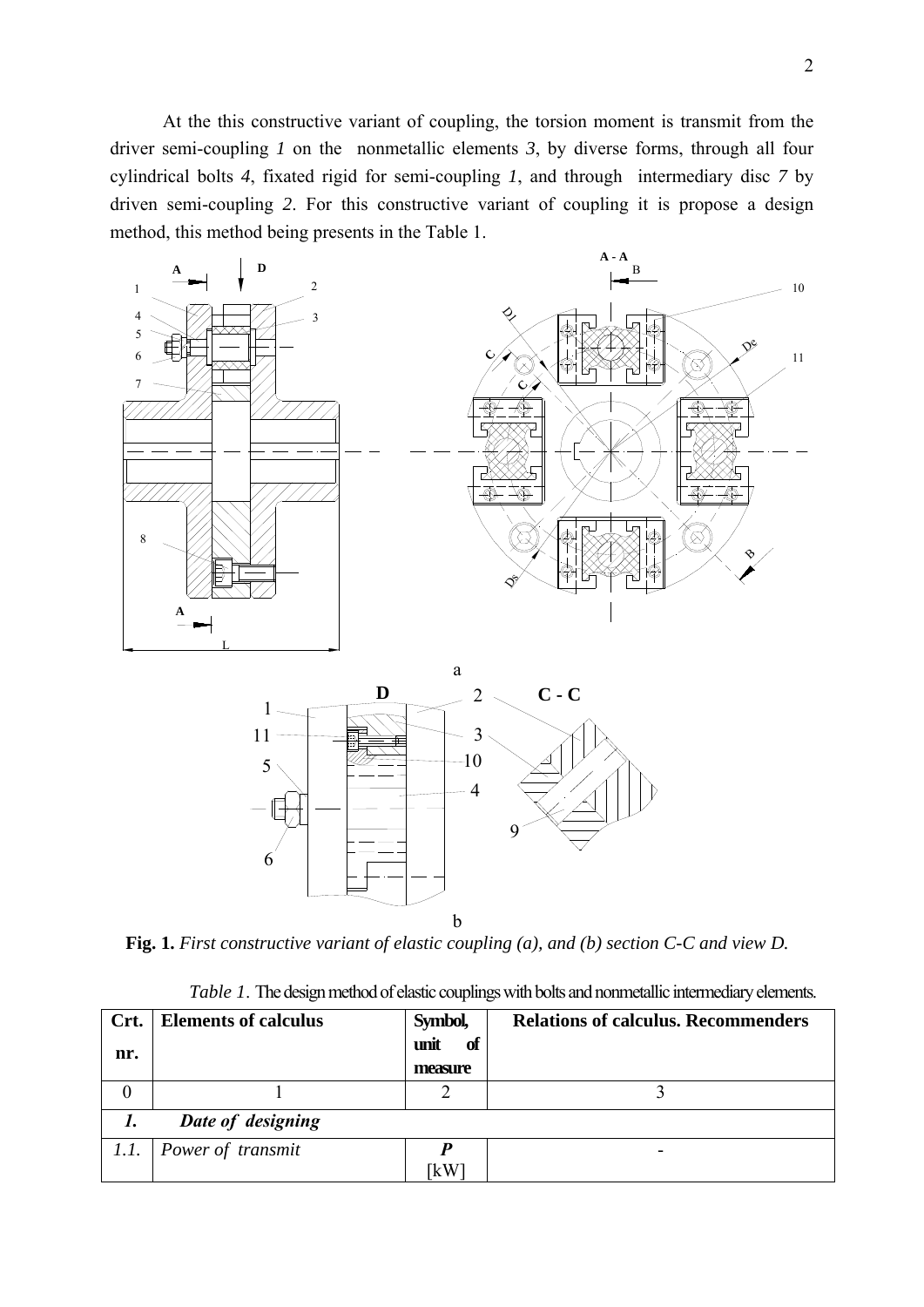| $\boldsymbol{0}$ |                                                         | $\overline{2}$           | 3                                                                                                                                                                                                                                                                                                                                                                                                                                                                                                                                                                      |
|------------------|---------------------------------------------------------|--------------------------|------------------------------------------------------------------------------------------------------------------------------------------------------------------------------------------------------------------------------------------------------------------------------------------------------------------------------------------------------------------------------------------------------------------------------------------------------------------------------------------------------------------------------------------------------------------------|
| 1.2.             | Shafts speed                                            | $\boldsymbol{n}$         |                                                                                                                                                                                                                                                                                                                                                                                                                                                                                                                                                                        |
|                  |                                                         | [rot/min]                |                                                                                                                                                                                                                                                                                                                                                                                                                                                                                                                                                                        |
| 1.3.             | <b>Functionary conditions</b>                           |                          | Driving machine, under driven machine, size of                                                                                                                                                                                                                                                                                                                                                                                                                                                                                                                         |
|                  |                                                         |                          | overloads.                                                                                                                                                                                                                                                                                                                                                                                                                                                                                                                                                             |
| 2.               | Thermic treatment and materials choosing                |                          |                                                                                                                                                                                                                                                                                                                                                                                                                                                                                                                                                                        |
| 2.1.             | Material of semi-couplings                              |                          | It will choose: OLC 45 STAS 880, improved; OL<br>50 STAS 500.                                                                                                                                                                                                                                                                                                                                                                                                                                                                                                          |
| 2.2.             | Material of intermediary disc                           | $\overline{\phantom{0}}$ | It will choose: OLC 45 STAS 880.                                                                                                                                                                                                                                                                                                                                                                                                                                                                                                                                       |
| 2.3.             | Material of metallic plates                             |                          | It will choose: OLC 45 STAS 880, improved.                                                                                                                                                                                                                                                                                                                                                                                                                                                                                                                             |
| 2.4.             | Material of bolts                                       |                          | It will choose for: OL 60 STAS 500; OLC<br>45 STAS 880, improved.                                                                                                                                                                                                                                                                                                                                                                                                                                                                                                      |
| 2.5.             | Material of nonmetallic elements                        |                          | It will choose: Natural Rubber, NR; Butadiene - acril-<br>nitrile rubber, NBR; Ethylene – propylene diene rubber,<br>EPDM.                                                                                                                                                                                                                                                                                                                                                                                                                                             |
| 3.               | <b>Stages of designing</b>                              |                          |                                                                                                                                                                                                                                                                                                                                                                                                                                                                                                                                                                        |
| 3.1.             | Nominal moment of torsion                               | $M_{t_n}$<br>[Nmm]       | $M_{m} = 9.55 * 10^{6} \frac{P}{n}.$                                                                                                                                                                                                                                                                                                                                                                                                                                                                                                                                   |
| 3.2.             | Choosing of safety coefficient                          | $K_{s}$                  |                                                                                                                                                                                                                                                                                                                                                                                                                                                                                                                                                                        |
| 3.3.             | Torsion moment of calcul                                | $M_{tc}$<br>[Nmm]        | $M_{tc} = K_s * M_{tn}$ .                                                                                                                                                                                                                                                                                                                                                                                                                                                                                                                                              |
| 3.4.             | Diameter and length of shat                             | $d$ [ $mm$ ]             | If isn't indicated through design theme, the shaft's                                                                                                                                                                                                                                                                                                                                                                                                                                                                                                                   |
|                  | end                                                     | $l$ [ $mm$ ]             | diameter<br>determine<br>with<br>relation:<br>is                                                                                                                                                                                                                                                                                                                                                                                                                                                                                                                       |
|                  | <b>Fig. 2.</b> The shaft end                            |                          | $d = \sqrt[3]{\frac{M_m}{0.2 * \tau_{at}}}$ , it's choosed from STAS 8724/2<br>standard values for d and $l=l_{ab}$ . It's recomande the<br>admissible resistance to torsion $\tau_{\alpha} = (1545)MPa$ .                                                                                                                                                                                                                                                                                                                                                             |
| 3.5.             | Dimensions of wedge                                     | $b, h, l_p$              | $-b$ , h are choose in function of shaft's diameter $d$ from                                                                                                                                                                                                                                                                                                                                                                                                                                                                                                           |
|                  | $h{=}h_{para}$<br>$b = b_{pana}$<br>Fig. 3. Wedge Types | $\lceil mm \rceil$       | <b>STAS 1004.</b><br>$-l_c$ is determine in function of admissible resistance to<br>crushing of wedge $\sigma_{\text{aspanna}} = 120 \text{ MPa}$ - for wedge<br>material OL 60, conform STAS 1004, for other<br>materials<br>recommends<br>it<br>$\overline{1}S$<br>$\sigma_{\text{aspanna}} = (0.250.35) \sigma_{02}$ .<br>- In function by wedge type $(A, B, C)$ it is determine<br>real length of wedge $l = l_{para}$ , follows as:<br>• wedge of type A: $l = l_c + b$ ;<br>• wedge of type B: $l = l_{pana} = l_c$ ;<br>• wedge of type C: $l = l_c + (b/2)$ . |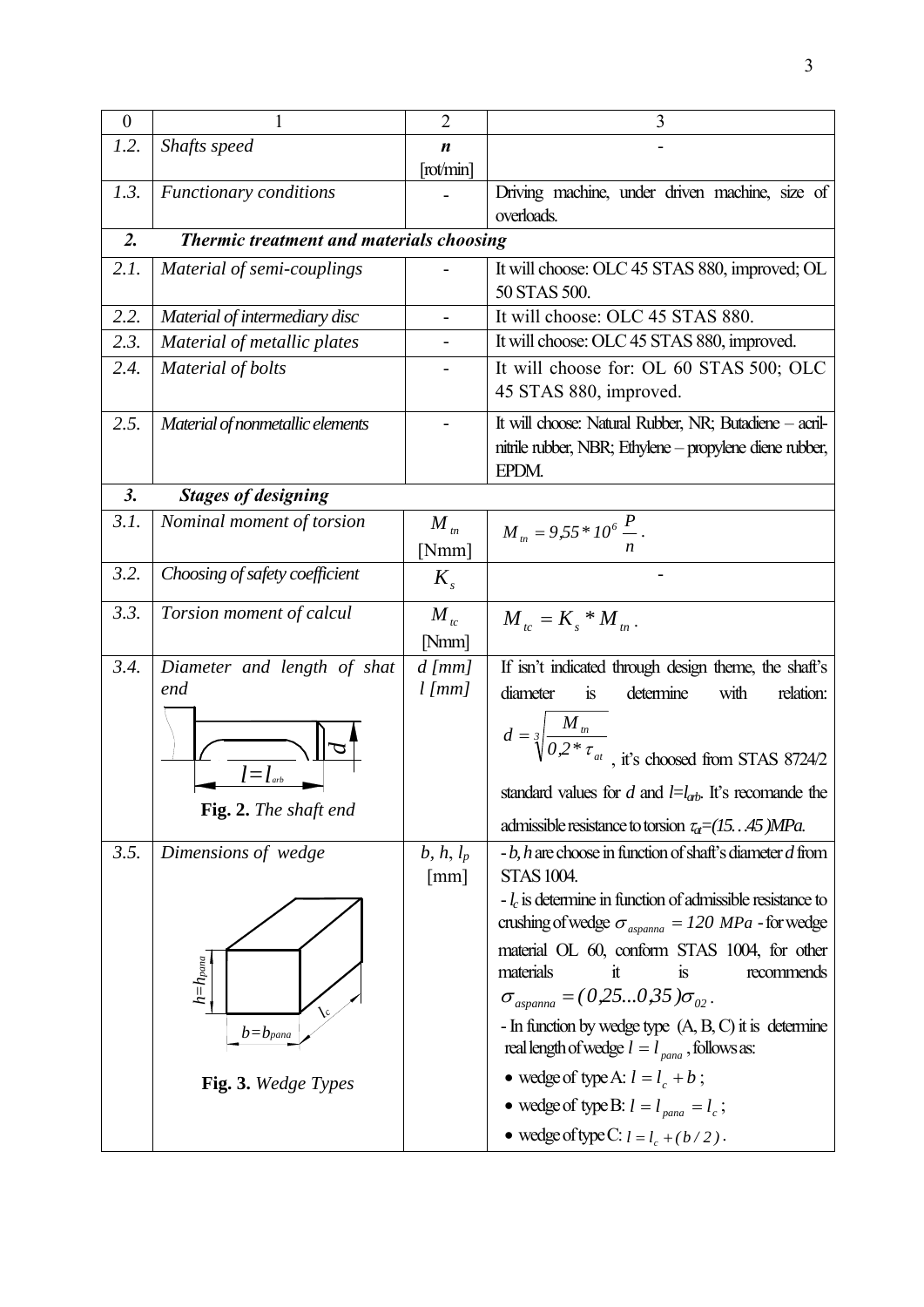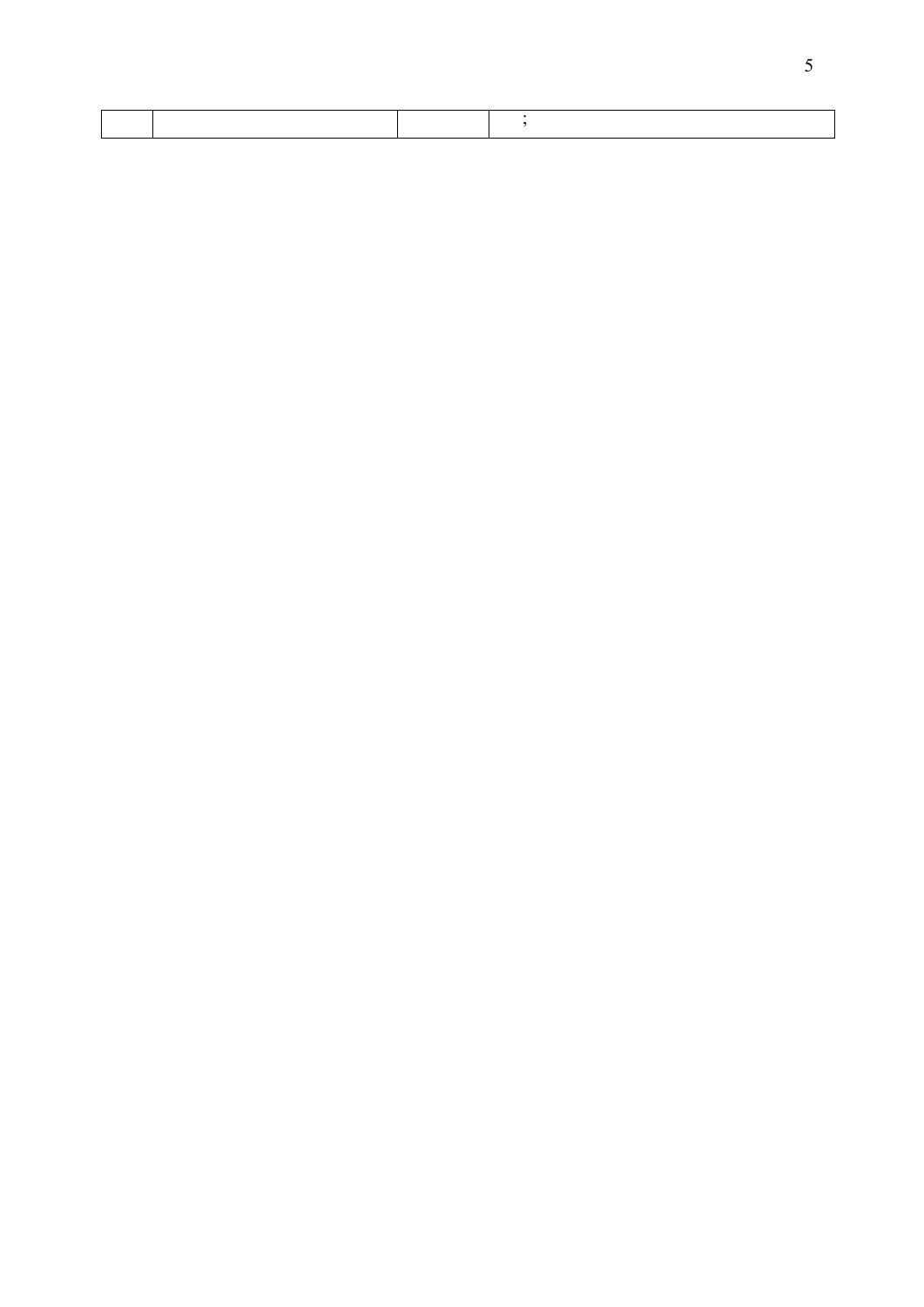| $\overline{0}$ |                                                                                           | $\overline{2}$                             | 3                                                                                                                                                                                                                                                                                                                                                                                                                                                                                                                                                 |
|----------------|-------------------------------------------------------------------------------------------|--------------------------------------------|---------------------------------------------------------------------------------------------------------------------------------------------------------------------------------------------------------------------------------------------------------------------------------------------------------------------------------------------------------------------------------------------------------------------------------------------------------------------------------------------------------------------------------------------------|
| 3.10.          | Calculus of force which<br>loaded one bolt.                                               | $\overline{F_I}$<br>[N]                    | $F_i = \frac{2M_{ic}}{zD_i}.$                                                                                                                                                                                                                                                                                                                                                                                                                                                                                                                     |
| 3.11.          | Verification of nonmetallic<br>element<br>those<br>$\omega$<br>two                        | $\sigma_{\iota}$ ,<br>$\sigma_{\rm s}$     | $\sigma_t = \frac{F_t}{A} = \frac{2M_{tc}}{7D.A} \leq \sigma_{at}; \quad \sigma_s = \frac{F_s}{A} = \frac{2M_{tc}}{zD.A_s} \leq \sigma_{as}$                                                                                                                                                                                                                                                                                                                                                                                                      |
|                | solicitations.                                                                            | [MPa]                                      | $\sigma_{at} = 0.5 MPa$ ; $\sigma_{as} = (57) MPa$ ;                                                                                                                                                                                                                                                                                                                                                                                                                                                                                              |
| 3.11.1.        | Form 1                                                                                    | $\sigma_{_{tFI}}$<br>$\sigma_{_{sFI}}$     | $\sigma_{\iota Fl} = \frac{2M_{\iota c}}{zD_{\iota}(h_{\iota} - d_{\iota})b} \leq \sigma_{ai}; \ \sigma_{sFl} = \frac{2M_{\iota c}}{zD_{\iota}d_{\iota}b} \leq \sigma_{as};$                                                                                                                                                                                                                                                                                                                                                                      |
| 3.11.2.        | Form 2                                                                                    | $\sigma_{_{tF2}}$<br>$\sigma_{_{SF2}}$     | $\sigma_{iF2} = \frac{2M_{ic}}{zD_{i}(h_{i}-d_{i})b} \leq \sigma_{ai}$ ; $\sigma_{sF2} = \frac{2M_{ic}}{zD_{i}(h_{i})} \leq \sigma_{ai}$                                                                                                                                                                                                                                                                                                                                                                                                          |
| 3.11.3.        | Form 3                                                                                    | $\sigma_{tF3}$<br>$\sigma_{_{sF3}}$        | $\sigma_{\iota F3} = \frac{2M_{\iota c}}{zD_{\iota}(h_{\iota} - d_{\iota})b} \leq \sigma_{\iota a}; \; \sigma_{sF3} = \frac{2M_{\iota c}}{zD_{\iota}d_{\iota}b} \leq \sigma_{\iota a};$                                                                                                                                                                                                                                                                                                                                                           |
| 3.12.          | Capable torsion moment calculus<br>for those two solicitations of<br>nonmetallic element. | $M_{teapt}$<br>$M_{\text{teaps}}$<br>[Nmm] | $M_{teapt} = \frac{zD_1A_t\sigma_{at}}{2}; M_{teaps} = \frac{zD_1A_s\sigma_{as}}{2}.$                                                                                                                                                                                                                                                                                                                                                                                                                                                             |
| 3.12.1.        | Form 1                                                                                    | $M$ <sub>tcaptF1</sub><br>$M_{tcapsF1}$    | $M_{teaptF1} = \frac{zD_1(h_1 - d_b) b\sigma_{at}}{2};$<br>$M_{tcapsFI} = \frac{zD_l d_b b \sigma_{as}}{2}$ .                                                                                                                                                                                                                                                                                                                                                                                                                                     |
| 3.12.2.        | Form 2                                                                                    | $M$ <sub>tcaptF</sub> 2<br>$M_{tcapsF2}$   | $M_{teaptF2} = \frac{zD_1(h_3 - d_b) b\sigma_{at}}{2};$<br>$M_{tcapsF2} = \frac{zD_{I}d_{b}b\sigma_{as}}{2}.$                                                                                                                                                                                                                                                                                                                                                                                                                                     |
| 3.12.3.        | Form 3                                                                                    | $M$ <sub>tcaptF</sub> 3<br>$M_{tcapsF3}$   | $M_{teaptF3} = \frac{zD_1(h_2 - d_b) b\sigma_{at}}{2};$<br>$M_{tcapsF3} = \frac{zD_1d_b b\sigma_{as}}{2}$                                                                                                                                                                                                                                                                                                                                                                                                                                         |
| 3.13.          | Determination of ratio of capable<br>moments                                              | $K[\text{-}]$                              |                                                                                                                                                                                                                                                                                                                                                                                                                                                                                                                                                   |
| 3.13.1.        | Form 1                                                                                    |                                            | $\begin{array}{c} K_{F1} \\ \end{array} \begin{array}{c} \begin{array}{c} \end{array} \\ \end{array} \begin{array}{c} \end{array} \begin{array}{c} \begin{array}{c} \end{array} \\ \begin{array}{c} \end{array} \begin{array}{c} \end{array} \begin{array}{c} \end{array} \begin{array}{c} \end{array} \begin{array}{c} \end{array} \begin{array}{c} \end{array} \begin{array}{c} \end{array} \begin{array}{c} \end{array} \begin{array}{c} \end{array} \begin{array}{c} \end{array} \begin{array}{c} \end{array} \begin{array}{c} \end{array} \$ |
| 3.13.2.        | Form 2                                                                                    |                                            | $K_{F2}$ $K_{F2} = \left(\frac{h_2}{d_1} - 1\right) \frac{\sigma_{at}}{\sigma_{ac}} = (0,10,07) \left(\frac{h_3}{d_b} - 1\right);$                                                                                                                                                                                                                                                                                                                                                                                                                |
| 3.13.3.        | Form 3                                                                                    |                                            | $\begin{array}{c}\nK_{F3} \\ \end{array}\n\left \n\begin{array}{c}\nK_{F3} \\ \end{array}\right. =\n\left(\frac{h_3}{d_b} - I\right)\frac{\sigma_{at}}{\sigma_{as}} = (0, 1, \ldots, 0, 0, 0)\left(\frac{h_2}{d_b} - I\right);$                                                                                                                                                                                                                                                                                                                   |
| 3.14.          | Verification to bending of<br>bolt.                                                       |                                            | $\begin{array}{c} \sigma_i \\ \mathrm{[MPa]} \end{array} \left  \begin{array}{c} \sigma_i = \frac{M_i}{W_z} = \frac{F_i l_2}{\pi d_b^3} = \frac{64 M_{ic} l_2}{\pi d_b^3 D_i z} \leq \sigma_{ai} \, , \end{array} \right. \label{eq:11}$<br>$\sigma_{ai} = (0.250.4) \sigma_{02}, \sigma_{02} = 320$ MPa -forOL                                                                                                                                                                                                                                   |